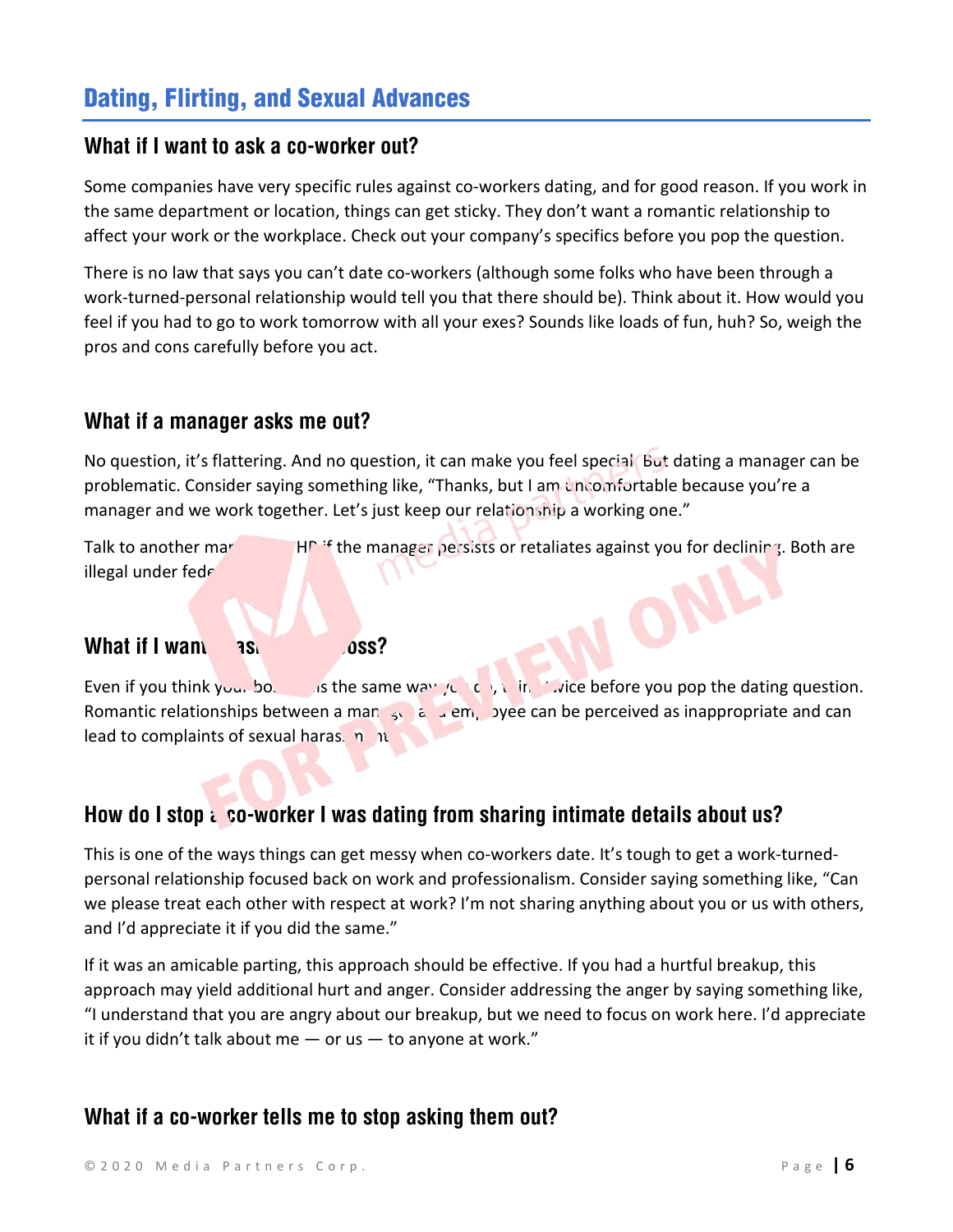# *Offending Others*

## **I don't mean to offend anyone, so what's the big deal?**

If you're thinking that it's difficult to know how to behave at work, you're right — sort of. It's easy to blow this out of proportion, though, and say that you're not allowed to be yourself or that the world has gone too PC. But political correctness at work is really just a matter of respecting the people around you.

The way you act and what you say when you are out with a group of friends on a Saturday night may be different from how you act and what you say while you're at work. You can be yourself in both environments, just a different part of yourself.

It's not the intention that matters; it's the impact on the other person. *Think* about what you say and do *before* you say or do it. Building a culture of respect begins with everyone doing their part.

## **What if a co-worker tells me I've offended him or her?**

A genuine "I'm sorry" will hopefully put the incident in the past. Yes, it may be a little embarrassing for you, but consider the courage it took your co-worker to tell you.

 $\alpha$ 

Consider yourself warned and don't do it again. Negative or offensive comments among co-workers only make it more diffeorer difficult to work. And, keep in mind that a pattern of offensive comments could lead to serious consequences, in cluding loss of employment and even legal action.

## How can I have any fun at work if I have to be pulliveally correct all the time?

Actually, you can — and should  $\ge$  at the ville you work. We all spend too much time at work not to enjoy it. However, the funth vildnt be at the expense of someone else.

Consider the fee  $\frac{1}{165}$  of yur co-workers because it's the right thing to do. Making fun of people or sexually charging the workplace with your comments, suggestions, and behaviors is inappropriate. Try having fun by enjoying your job and the people you work with.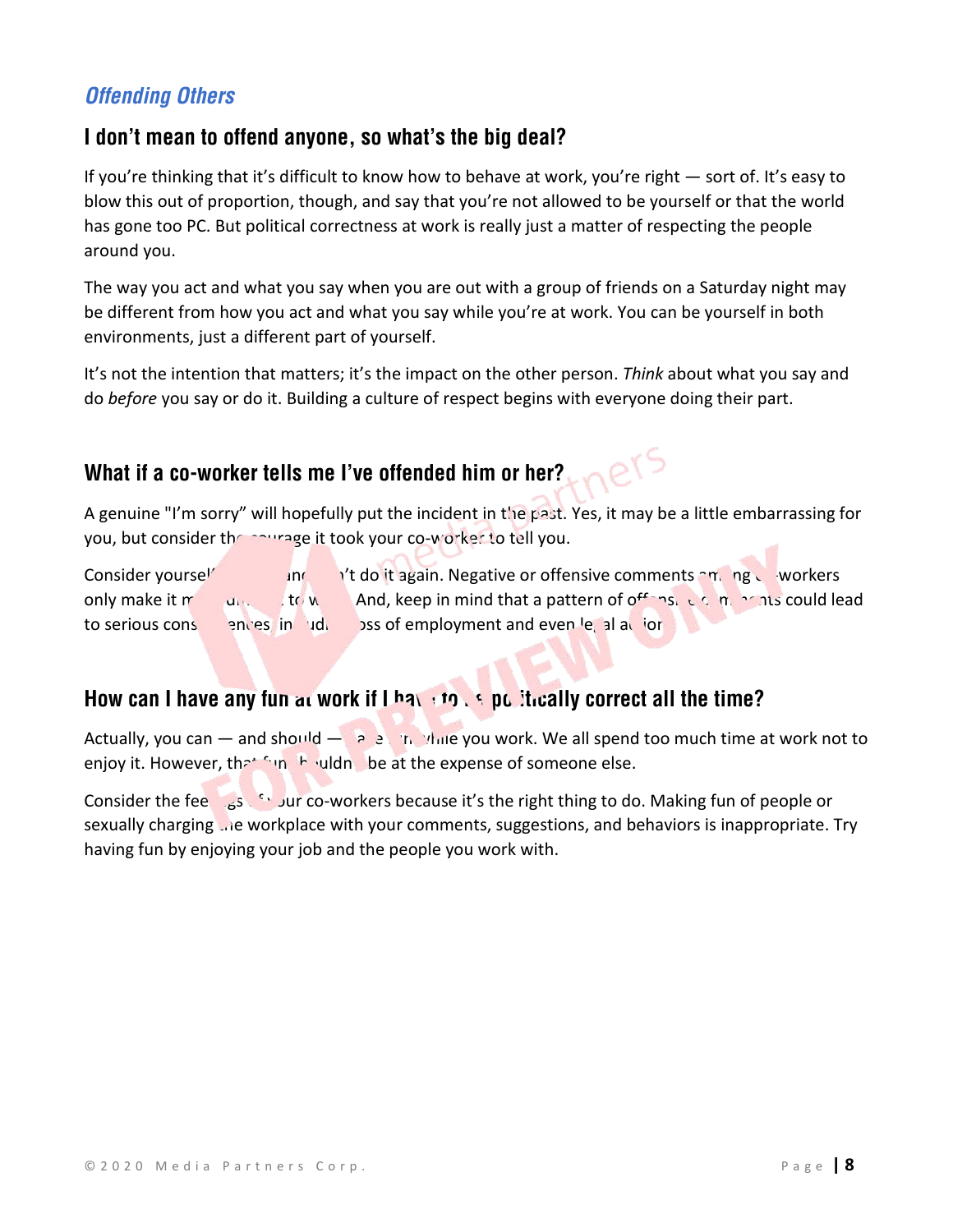## **What if a co-worker is always looking at my body?**

What do you say? "Hey, get your eyes off my body"? Maybe some of us could say that, but most of us couldn't. However, you can say it in a different way — and, yes, you have every right to say it. Regardless of the words you choose, it's going to be uncomfortable, but not as uncomfortable as their unwelcome gawking, right?

So, walk away, think about what you want to say, take a deep breath and then go back and say it. Try saying something like, "I'm really uncomfortable with the way you seem to be looking at my body when we're talking." If the offending co-worker plays innocent, follow up with something like, "Well, you may not be aware of it, but it really bothers me, so could you keep your eyes on my eyes when we talk?"

Some of you may be thinking, "Right. I would never be able to say something like that to one of my coworkers." That's okay. If the idea intimidates you or you can't muster enough courage to talk face to face with her or him, talk to a manager. But do something about it. You may be dealing with a coworker who doesn't even know he's doing it. Or you may be dealing with someone who knows exactly what he's doing. Either way, it's not going to stop on its own.

And, if you notice a co-worker behaving that way with another co-worker? Speak up. Be an upstander. Report it to a manager if it doesn't stop or you don't feel comfortable speaking with your co-worker. The recipient of  $t^k$  gives thank you. And, who knows, the gawking co-worker may as well.

## **What if my bossums is all the same start what if my body?**

If your boss is looking at you a way that makes you fell uncomfortable or unsafe, you do not need to put up with it. It's understandable that  $y_0$  in warp and to confront your boss yourself, but you need to tell somebody. So, go to another manager  $\epsilon$  to someone in Human Resources and let that person help you deal with the problem.

## *Offensive Cartoons, Posters, Pictures, Texts, and Emails*

#### **What if a co-worker tells me to take down my poster because it's offensive?**

Even if you'd like to tell your co-worker to get a sense of humor, the right thing to do is to take the poster down and put it up at home.

Your work area is your own space and should be comfortable. But it shouldn't be offensive to anyone else. There's more to you than any one poster can typify. So, if you want your work area to reflect who you are, find something that reflects one of the other many facets of you as a person.

Here are a couple of tips to help you assess what is appropriate to display in your work area:

- Ask yourself whether the humor or message is at anyone's expense.
- Ask yourself if your freedom of expression infringes on someone else's.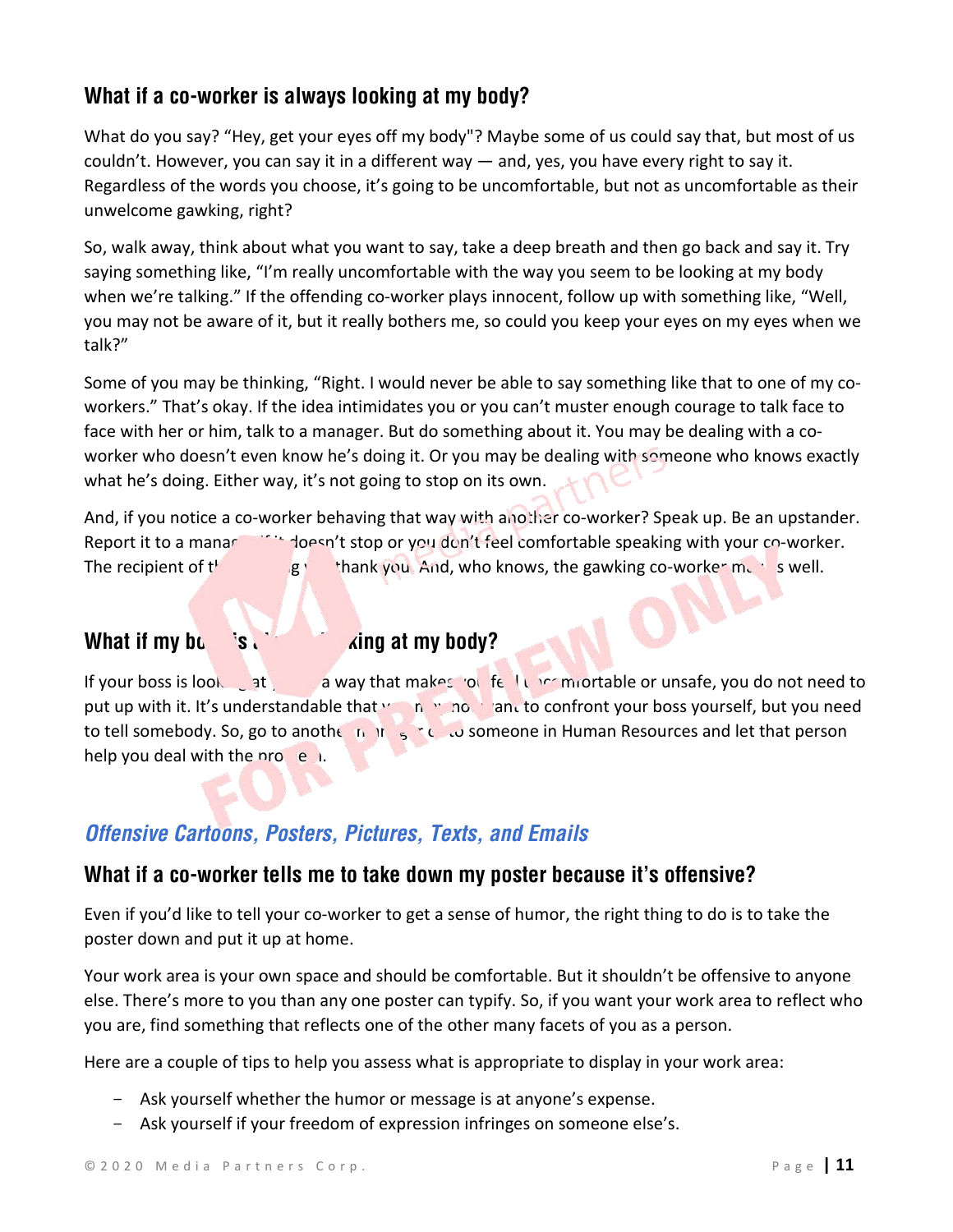## **What are the other forms of hostile work environment?**

Employees can also experience a hostile work environment **when the conduct comes from a third party** or **when they are not the direct target**.

- A third party like a customer, vendor, or delivery person can also create an intimidating, offensive or hostile work environment for an employee.
- Hostile work environment sexual harassment can also occur when someone is negatively impacted by sexual conduct that is not happening directly to them.

## **What is the reasonable person standard?**

The Equal Employment Opportunity Commission (EEOC) and courts use a "reasonable person" standard to determine whether a hostile work environment exists. Essentially, the court asks, "Would a reasonable person find this conduct severe or pervasive enough to create a hostile or intimidating artne work environment?"

# **Does conduct have the sexual in nature to be illegal sexual harassment?**

No. Derogatory **and antiching behaviors based on gender are also illegal.** 

In addition to the behaviors that are sexual in nature, conduct that is not based on sexual desire can also create a hostile work environment. Harassment and discrimination based on gender, sexual orientation, and pregnancy, are also illegal. For a protections particular to your municipality talk to your manager or HR.

# Sexual Harasem and Complaints and Reporting

## Am I responsib<sup>1</sup> if I just witness sexual misconduct, but I'm not part of it?

As a fellow human being and a respectful co-worker, you hold some responsibility for trying to stop harassment in the workplace. You're not obligated to step into the middle of it yourself, unless you're comfortable doing so, but being an upstander instead of a bystander can be a powerful vehicle for change.

There are three ways you can be an upstander, instead of a bystander who does nothing:

- 1) Filter your words and actions so that your conduct is professional and respectful at work. In other words, be an example.
- 2) Speak up and address inappropriate conduct or sexual harassment when you witness it or hear it.
- *3)* Support colleagues if they feel uncomfortable or harassed, by encouraging them to speak up to the person doing the harassing, their manager, or HR.